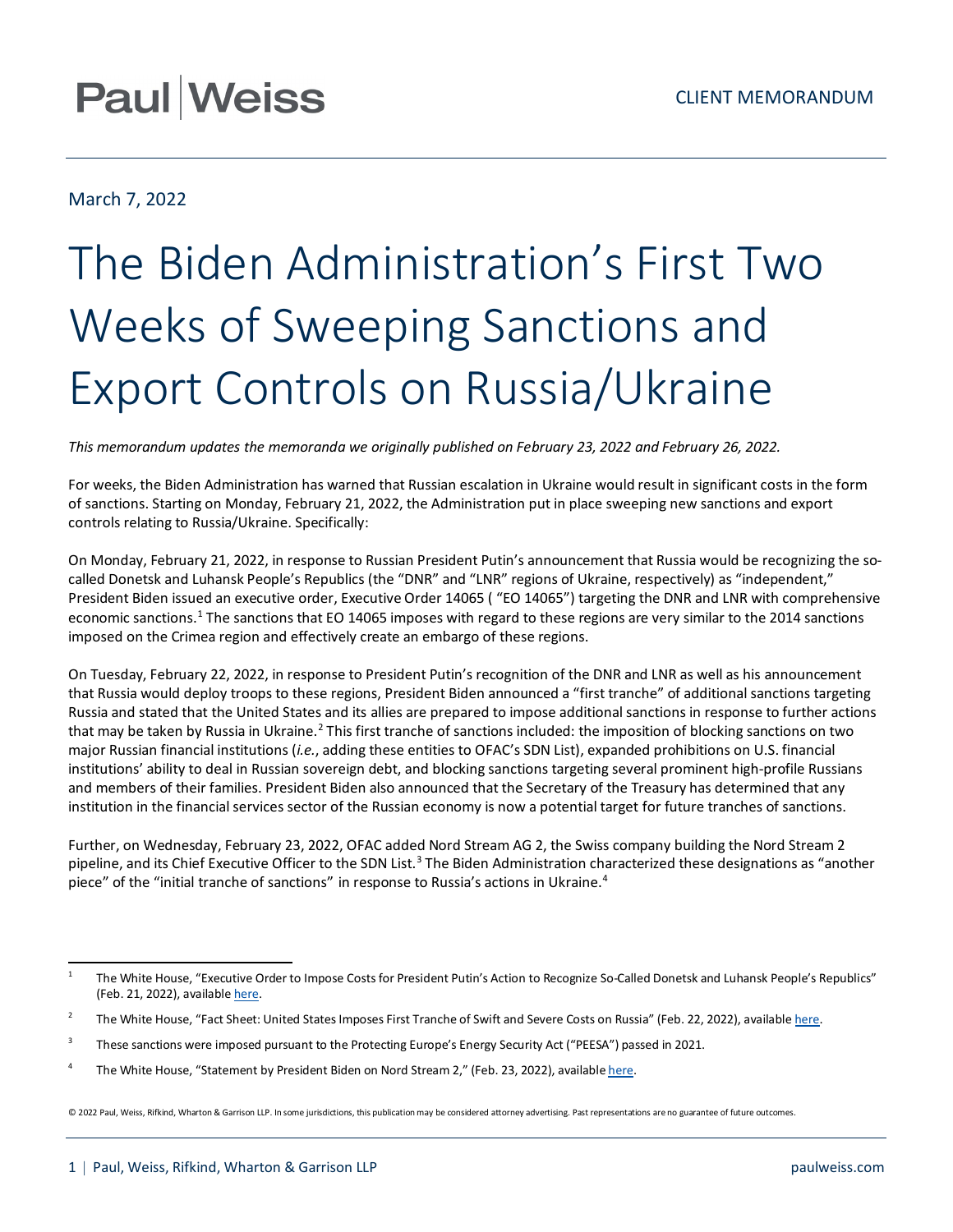On Thursday, February 24, 2022, in response to Russia's invasion of Ukraine, President Biden announced a sweeping package of sanctions and heightened export control restrictions targeting Russia and Belarus.<sup>[5](#page-1-0)</sup> This second tranche included prohibiting U.S. correspondent banking for Sberbank, Russia's largest bank, and 25 of its subsidiaries; imposing blocking sanctions on VTB Bank and three other major Russian financial institutions and their subsidiaries; restricting the ability of U.S. persons to deal in new debt or equity of 13 major Russian companies; adding additional high-profile Russian individuals, as well as Belarusian individuals and entities, to the SDN List; adding a number of entities in the defense sector of Russia's economy to the U.S. Department of Commerce's Bureau of Industry and Security ("BIS") Entity List; and imposing a number of new export control restrictions prohibiting the export of a wide variety of U.S.-origin items (including software and technology) to Russia through, among other things, a licensing policy of denial for Russia for a number of export control classifications and the adoption of additional "foreign direct product" rules specific to Russia. Notably there are significant OFAC general licenses for, among other things, energyrelated transactions involving certain designated financial institutions.

On Friday, February 25, 2022, in an extremely rare move for a country that is not the target of comprehensive sanctions, OFAC announced the designation of President Putin to the SDN List, along with Sergei Lavrov, the Minister of Foreign Affairs of Russia, Sergei Shoigu, the Minister of Defense of Russia, and Valery Gerasimov, the Russian General of the Army.<sup>[6](#page-1-1)</sup> OFAC noted that "[i]t is exceedingly rare for Treasury to designate a head of state" and that President Putin now joins Kim Jong Un of North Korea, Alyaksandr Lukashenka of Belarus, and Bashar al-Assad of Syria, as a head of state on the SDN List.[7](#page-1-2) As a result of this designation, all of their property and interests in property in the possession of U.S. persons must be blocked and virtually all U.S.-nexus transactions involving these persons are now prohibited by U.S. sanctions.

During the week of February 28, 2022, OFAC designated and added to the SDN List additional elite Russians and their families, as well as several Russian intelligence-directed disinformation outlets and associated individuals. OFAC also imposed new targeted sanctions against the Central Bank of the Russian Federation, the National Wealth Fund of the Russian Federation, and the Ministry of Finance of the Russian Federation. As with other recent actions against Russia, these actions—including the sanctions against Russia's Central Bank—were taken in close coordination with U.S. allies. Further, effective March 12, 2022, the European Union has taken action to remove seven Russian banks (including those recently added to the SDN List, but not Sberbank) from the SWIFT messaging system.[8](#page-1-3)

BIS also took several additional actions targeting Russia and Belarus during the week of February 28, 2022. First, on March 2, 2022, BIS issued a rule imposing a policy of denial on the export of higher-tech items to Belarus, particularly those related to the defense, aerospace, and maritime industries.<sup>[9](#page-1-4)</sup> The rule also expands the two new "foreign direct product" rules targeting Russia to also target Belarus. Finally, the rule added two entities, including the Ministry of Defense of Belarus (including all branches of the Belarussian Armed Forces) to the Entity List, broadly prohibiting their ability to receive U.S.-origin items.

On March 3, 2022, BIS issued two new rules with immediate effect targeting the Russian energy sector and adding almost 100 entities determined to support the defense and intelligence sectors of the Russian economy onto the Entity List.<sup>10</sup> Specifically, the first rule BIS issued imposes a licensing policy of denial for a variety of items (i) related to deepwater or Arctic offshore

<span id="page-1-0"></span><sup>&</sup>lt;sup>5</sup> The White House, "Fact Sheet: Joined by Allies and Partners, the United States Imposes Devastating Costs on Russia," (Feb. 24, 2022), available [here.](https://www.whitehouse.gov/briefing-room/statements-releases/2022/02/24/fact-sheet-joined-by-allies-and-partners-the-united-states-imposes-devastating-costs-on-russia/)

<span id="page-1-1"></span><sup>&</sup>lt;sup>6</sup> OFAC, "U.S. Treasury Imposes Sanctions on Russian Federation President Vladimir Putin and Minister of Foreign Affairs Sergei Lavrov," (Feb. 25, 2022), availabl[e here.](https://home.treasury.gov/news/press-releases/jy0610)

<span id="page-1-2"></span> $7$  President Maduro of Venezuela, who the U.S. government does not recognize as the valid President of Venezuela is also included on the SDN List.

<span id="page-1-3"></span><sup>&</sup>lt;sup>8</sup> See Reuters, "EU bars 7 Russian banks from SWIFT, but spares those in energy," (Mar. 2, 2022), availabl[e here.](https://www.reuters.com/business/finance/eu-excludes-seven-russian-banks-swift-official-journal-2022-03-02/)

<span id="page-1-4"></span><sup>&</sup>lt;sup>9</sup> BIS, "Imposition of Sanctions Against Belarus Under the Export Administration Regulations," (Mar. 2, 2022), availabl[e here.](https://public-inspection.federalregister.gov/2022-04819.pdf)

<span id="page-1-5"></span><sup>&</sup>lt;sup>10</sup> BIS, "Expansion of Sanctions Against the Russian Industry Sector Under the Export Administration Regulations," (Mar. 3, 2022), availabl[e here;](https://public-inspection.federalregister.gov/2022-04912.pdf) BIS, "Further Imposition of Sanctions Against Russia with the Addition of Certain Entities to the Entity List," (Mar. 3, 2022), availabl[e here.](https://public-inspection.federalregister.gov/2022-04925.pdf)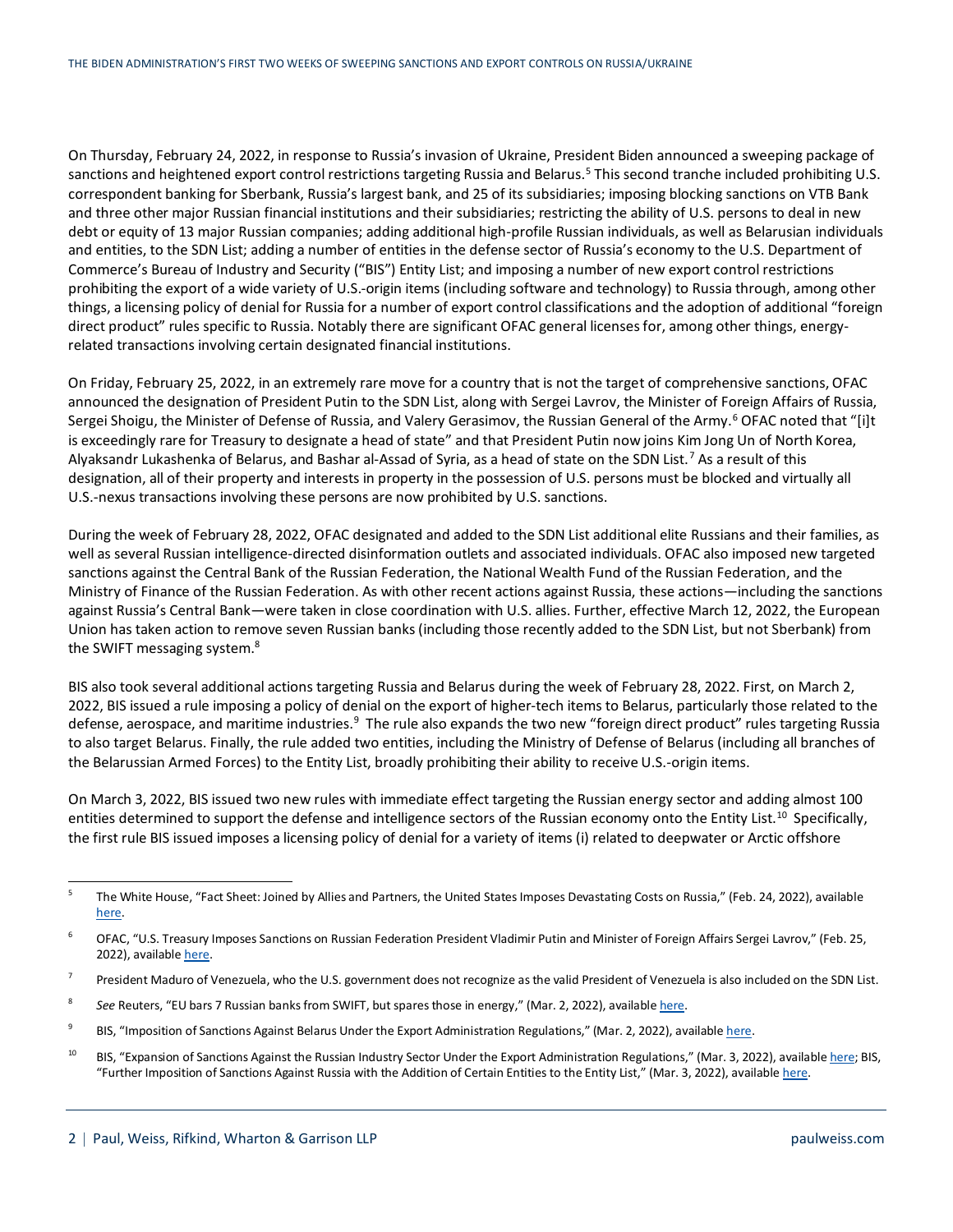exploration for, or production of, oil or gas in Russia and (ii) necessary for refining oil in Russia. The effect of the second rule BIS issued is that these identified entities are now broadly prohibited from receiving U.S.-origin items.

Below, we provide more detail on these U.S. government actions and their implications. The situation is rapidly evolving and additional sanctions may be forthcoming.

#### **Sanctions Imposed by EO 14065**

EO 14065 very closely follows the model of Executive Order 13685 of December 19, 2014, which imposed comprehensive sanctions on the Crimea region of Ukraine in response to Russia's annexation of that region. EO 14065 likewise imposes comprehensive sanctions on the DNR and LNR regions of Ukraine, prohibiting virtually all U.S.-nexus transactions or dealings with these regions.<sup>[11](#page-2-0)</sup> A U.S.-nexus transaction can include transactions involving U.S. persons, the use of U.S. dollars (or other currencies) that flow through the U.S. financial system, and U.S.-origin products. Following EO 14065, the list of comprehensive U.S. sanctioned countries and regions is now as follows: Cuba, Iran, North Korea, Syria, and three regions of Ukraine (Crimea, DNR, and LNR).

On March 2, 2022, OFAC issued guidance clarifying that only the DNR and LNR are the target of these sanctions, not the entire Donetsk and Luhansk oblasts.<sup>[12](#page-2-1)</sup> In addition to targeting these regions, EO 14065 provides a framework for the expansion of regions targeted by these comprehensive sanctions if the Secretary of the Treasury, in consultation with the Secretary of State, deems that additional regions in Ukraine should be subject to the same prohibitions. As a practical matter, this will enable the U.S. government to quickly impose these same level of comprehensive sanctions on additional regions in Ukraine, should Russia recognize them as "independent" or send troops to occupy them.

OFAC has issued six general licenses,<sup>[13](#page-2-2)</sup> which permit the following activities notwithstanding the comprehensive sanctions on the DNR and LNR regions:

- *Wind Down Transactions.* General License 17 authorizes certain transactions ordinarily incident and necessary to the wind down of transactions involving the DNR and LNR regions, including the divestiture or transfer to a non-U.S. person of a U.S. person's share of ownership in any pre-February 21, 2022 investment located in the DNR and LNR regions, and permitting the winding down of operations, contracts, or other agreements in effect prior to February 21, 2022 involving the exportation, reexportation, sale, or supply of goods, services, or technology to, or importation of any goods, services or technology from, the DNR or LNR regions of Ukraine through 12:01 am eastern daylight time on March 23, 2022.<sup>[14](#page-2-3)</sup>
- *Agricultural Commodities, Medicine, Medical Devices, Replacement Parts and Components, or Software Updates.* General License 18 authorizes the export and reexport to the DNR and LNR regions of certain agricultural commodities, medicine,

- The importation into the United States, directly or indirectly, of any goods, services, or technology from the DNR or LNR regions;
- The exportation, reexportation, sale, or supply, direct or indirectly, from the United States or by a U.S. person, wherever located, of any goods, services, or technology to the DNR or LNR regions; and
- Any approval, financing, facilitation, or guarantee by a U.S. person, wherever located, of a transaction by a non-U.S. person where the transaction by that non-U.S. person would be covered by these prohibitions if performed by a U.S. person or within the United States.

- <span id="page-2-2"></span><sup>13</sup> General Licenses authorize certain parties to engage in certain transactions which would otherwise be prohibited by OFAC's sanctions without the need to apply to OFAC for a party specific license.
- <span id="page-2-3"></span><sup>14</sup> OFAC, "Ukraine General License Number 17," (Feb. 21, 2022), availabl[e here.](https://home.treasury.gov/system/files/126/ukraine_gl17.pdf)

<span id="page-2-0"></span><sup>&</sup>lt;sup>11</sup> The EO prohibits the following, which taken together constitutes a comprehensive sanctions regime targeting the regions:

New investment in the DNR or LNR region by a U.S. person, wherever located;

<span id="page-2-1"></span><sup>&</sup>lt;sup>12</sup> OFAC, "Frequently Asked Question 1009," (Mar. 2, 2022), availabl[e here.](https://home.treasury.gov/policy-issues/financial-sanctions/faqs/1009)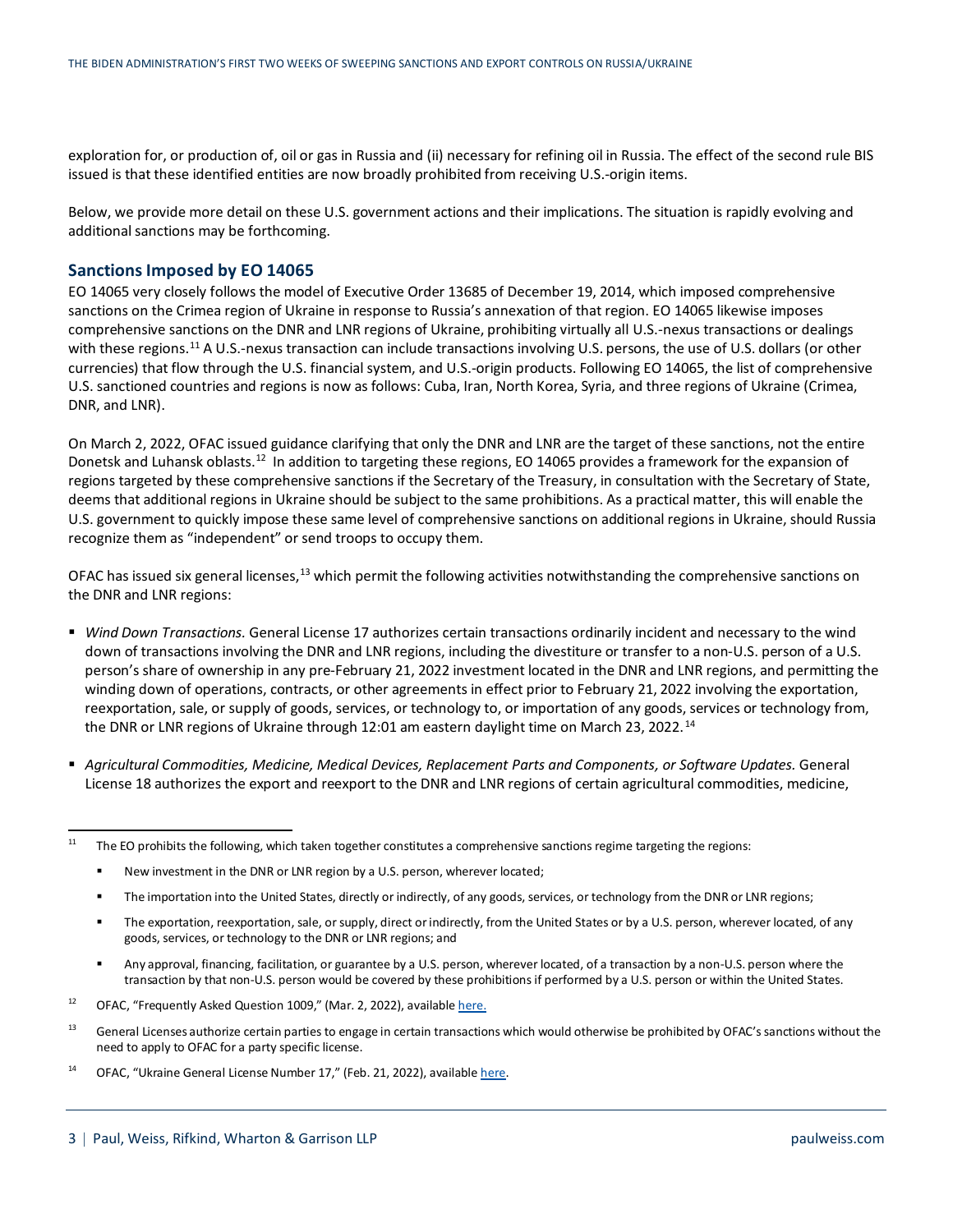medical devices, replacement parts and components for medical devices, or software updates for medical devices, as well as certain transactions related to the prevention, diagnosis, or treatment of COVID-19. [15](#page-3-0)

 *Telecommunications, International Organizations, Non-Commercial Remittances, Internet-Based Communications*. Consistent with authorizations in other comprehensive sanctions programs, OFAC issued general licenses authorizing certain telecommunications and mail transactions,<sup>[16](#page-3-1)</sup> certain official business of specified international humanitarian organizations, <sup>[17](#page-3-2)</sup> certain non-commercial personal remittances and related operation of financial accounts, [18](#page-3-3) and the exportation of certain services and software incident to internet-based communications.<sup>[19](#page-3-4)</sup>

Additionally, EO 14065 authorizes OFAC to impose blocking sanctions on persons that are determined to meet certain specified criteria. These criteria include, for example, operating or having operated since the date of EO 14065 in the DNR or LNR regions; being a leader, official, senior executive officer, or board member of an entity operating in the DNR or LNR regions; being owned or controlled or acting on behalf of a person blocked under EO 14065; or materially assisting, sponsoring, or providing financial, material, or technological support for, or goods or services to or in support of any persons blocked under EO 14065.

#### **The "First Tranche" of Sanctions Targeting Russia**

Following President Biden's speech announcing the "first tranche" of sanctions targeting Russia as a result of its recent activities in and around Ukraine, on February 22, 2022, OFAC announced<sup>20</sup> the following additional sanctions:

- Pursuant to Executive Order 14024, "Blocking Property With Respect To Specified Harmful Foreign Activities of the Government of the Russian Federation" (issued April 15, 2021; "EO 14024"), the Secretary of the Treasury, in consultation with the Secretary of State, determined that section 1(a)(i) of EO 14024 applies to the financial services sector of the Russian economy, and therefore persons determined to operate or have operated in this identified sector can be the target of U.S. sanctions. This action has no legal impact on the financial services sector as a whole, but instead authorizes OFAC to sanction any company or individual that operates or has operated in Russia's financial services sector (including the two banks that were designated on the SDN List as a part of this tranche of sanctions).
- Adding two Russian banks, the Corporation Bank for Development and Foreign Economic Affairs Vnesheconombank ("VEB") and Promsvyazbank Public Joint Stock Company ("PSB"), along with 42 of their subsidiaries, to the SDN List. The Biden Administration stated these financial institutions collectively "hold more than \$80 billion in assets and finance the Russian defense sector and economic development," and that these measures would, among other things, "shut them out of the global financial system, and foreclose access to the U.S. dollar."
- Adding several "elites and families close to Putin" to the SDN List (although some of these individuals had already been designated, such that their addition under this new basis is largely symbolic).
- Increasing restrictions on U.S. financial institutions' dealings in Russia's sovereign debt. Specifically, OFAC issued Russiarelated Directive 1A under EO 14024, "Prohibitions Related to Certain Sovereign Debt of the Russian Federation" (the "Russiarelated Sovereign Debt Directive"), amending and superseding Directive 1 under EO 14024. The prior Directive 1 imposed

<span id="page-3-0"></span><sup>&</sup>lt;sup>15</sup> OFAC, "Ukraine General License Number 18," (Feb. 21, 2022), availabl[e here.](https://home.treasury.gov/system/files/126/ukraine_gl18.pdf)

<span id="page-3-1"></span><sup>&</sup>lt;sup>16</sup> OFAC, "Ukraine General License Number 19," (Feb. 21, 2022), availabl[e here.](https://home.treasury.gov/system/files/126/ukraine_gl19.pdf)

<span id="page-3-2"></span><sup>&</sup>lt;sup>17</sup> OFAC, "Ukraine General License Number 20," (Feb. 21, 2022), availabl[e here.](https://home.treasury.gov/system/files/126/ukraine_gl20.pdf)

<span id="page-3-3"></span><sup>&</sup>lt;sup>18</sup> OFAC, "Ukraine General License Number 21," (Feb. 21, 2022), availabl[e here.](https://home.treasury.gov/system/files/126/ukraine_gl21.pdf)

<span id="page-3-4"></span><sup>&</sup>lt;sup>19</sup> OFAC, "Ukraine General License Number 22," (Feb. 21, 2022), availabl[e here.](https://home.treasury.gov/system/files/126/ukraine_gl22.pdf)

<span id="page-3-5"></span><sup>&</sup>lt;sup>20</sup> OFAC, "U.S. Treasury Imposes Immediate Economic Costs in Response to Actions in the Donetsk and Luhansk Regions," (Feb. 22, 2022), available [here.](https://home.treasury.gov/news/press-releases/jy0602)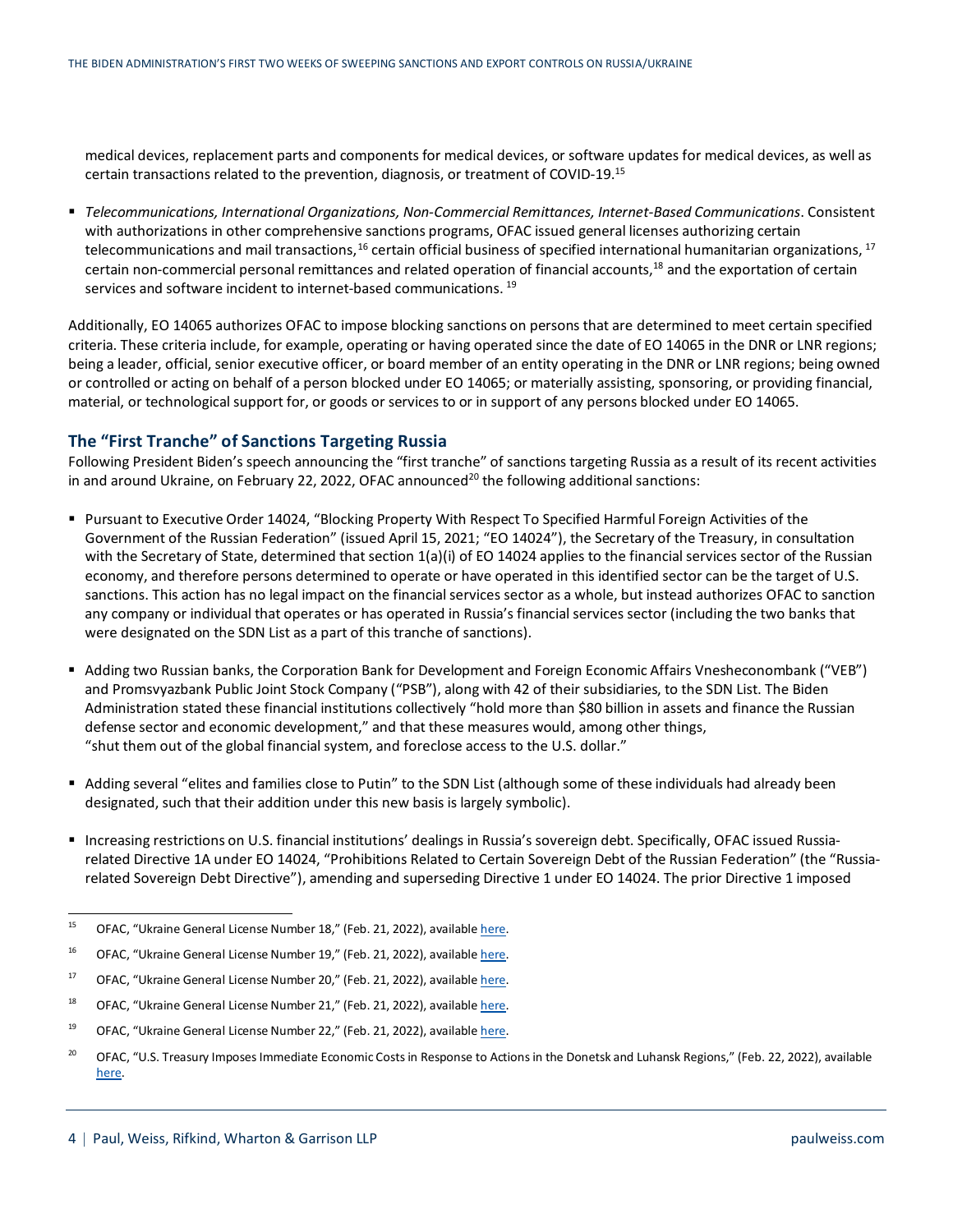prohibitions on U.S. persons' participation in the primary market for ruble or non-ruble denominated bonds issued by, or the lending of ruble or non-ruble denominated funds to, the Central Bank of the Russian Federation, the National Wealth Fund of the Russian Federation, or the Ministry of Finance of the Russian Federation. Directive 1A expands upon the existing prohibitions to also prohibit, as of March 1, 2022, U.S. persons' participation in the secondary market for ruble or non-ruble denominated bonds issued by these entities<sup>[21](#page-4-0)</sup> after March 1, 20[22](#page-4-1).<sup>22</sup>

On February 23, 2022, the Biden Administration added Nord Stream AG 2, the Swiss company building the Nord Stream 2 pipeline and its Chief Executive Officer, Matthias Warning, to the SDN List pursuant to Executive Order 14039, "Blocking Property with Respect to Certain Russian Energy Export Pipelines." OFAC issued related General License 4, authorizing the wind down of certain transactions involving Nord Stream AG 2 through 12:01 am eastern standard time, March 2, 2022. This action is consistent with Germany's February 22, 2022 decertification of the Nord Stream 2 pipeline (which had previously been the target of sanctions bills in the U.S. Congress), an \$11 billion pipeline which was completed in 2021 and which links Germany and Russia.[23](#page-4-2)

#### **The "Second Tranche" of Sanctions Targeting Russia**

On February [24](#page-4-3), 2022, the White House, OFAC<sup>24</sup>, and BIS<sup>[25](#page-4-4)</sup> announced a sweeping package of sanctions and export control restrictions targeting Russia and, with regard to sanctions, Belarus.

- Prohibiting U.S. correspondent and payable-through account access for Sberbank, Russia's largest financial institution, and 25 of its subsidiaries;
- Imposing blocking sanctions (*i.e.*, designating on the SDN List) VTB Bank, Russia's second largest financial institution, and 20 of its subsidiaries, as well as three other major Russian financial institutions (Bank Otkritie, Sovcombank OJSC, and Novikombank) and 34 of their subsidiaries;
- New restrictions on U.S. persons' transactions and dealings in new debt and new equity of 13 major Russian companies<sup>26</sup>;
- **IMPOSING BIOCHT IMPOSING SANCH IMPOSING A NUMBER 1** IMPOSING MODERS: Imposing blocking sanctions a numbers;
- Imposing blocking sanctions on 24 Belarusian individuals and entities, including two state-owned banks, nine defense firms, and seven individuals associated with the Belarusian government.
- Adding 47 Russian entities, including the entirety of the Russian Armed Forces, to the BIS Entity List, broadly restricting the ability of persons to export, reexport, or transfer any items subject to the U.S. Export Administration ("EAR") to these entities without a BIS export license;

<span id="page-4-5"></span><sup>26</sup> These entities are: Sberbank, AlfaBank, Credit Bank of Moscow, Gazprombank, Russian Agricultural Bank, Gazprom, Gazprom Neft, Transneft, Rostelecom, RusHydro, Alrosa, Sovcomflot, and Russian Railways.

<span id="page-4-0"></span><sup>&</sup>lt;sup>21</sup> To effect this prohibition, OFAC added the Central Bank of the Russian Federation, the National Wealth Fund of the Russian Federation, and the Ministry of Finance of the Russian Federation to its non-SDN Menu Based Sanctions List in connection with Directive 1A.

<span id="page-4-1"></span><sup>&</sup>lt;sup>22</sup> OFAC FAQ 965, availabl[e here.](https://home.treasury.gov/policy-issues/financial-sanctions/faqs/965)

<span id="page-4-2"></span><sup>&</sup>lt;sup>23</sup> Melissa Eddy, "Germany Puts a Stop to Nord Stream 2, a Key Russian Natural Gas Pipeline," The New York Times (Feb. 22, 2022), availabl[e here.](https://www.nytimes.com/2022/02/22/business/nord-stream-pipeline-germany-russia.html)

<span id="page-4-3"></span><sup>&</sup>lt;sup>24</sup> OFAC, "Russia-related Designations; Belarus Designations; Issuance of Russia-related Directive 2 and 3; Issuance of Russia-related and Belarus General Licenses; Publication of new and updated Frequently Asked Questions," (Feb. 24, 2022), availabl[e here.](https://home.treasury.gov/policy-issues/financial-sanctions/recent-actions/20220224)

<span id="page-4-4"></span><sup>&</sup>lt;sup>25</sup> U.S. Dep't of Commerce, "Commerce Implements Sweeping Restrictions on Exports to Russia in Response to Further Invasion of Ukraine," (Feb. 24, 2022), availabl[e here.](https://www.commerce.gov/news/press-releases/2022/02/commerce-implements-sweeping-restrictions-exports-russia-response)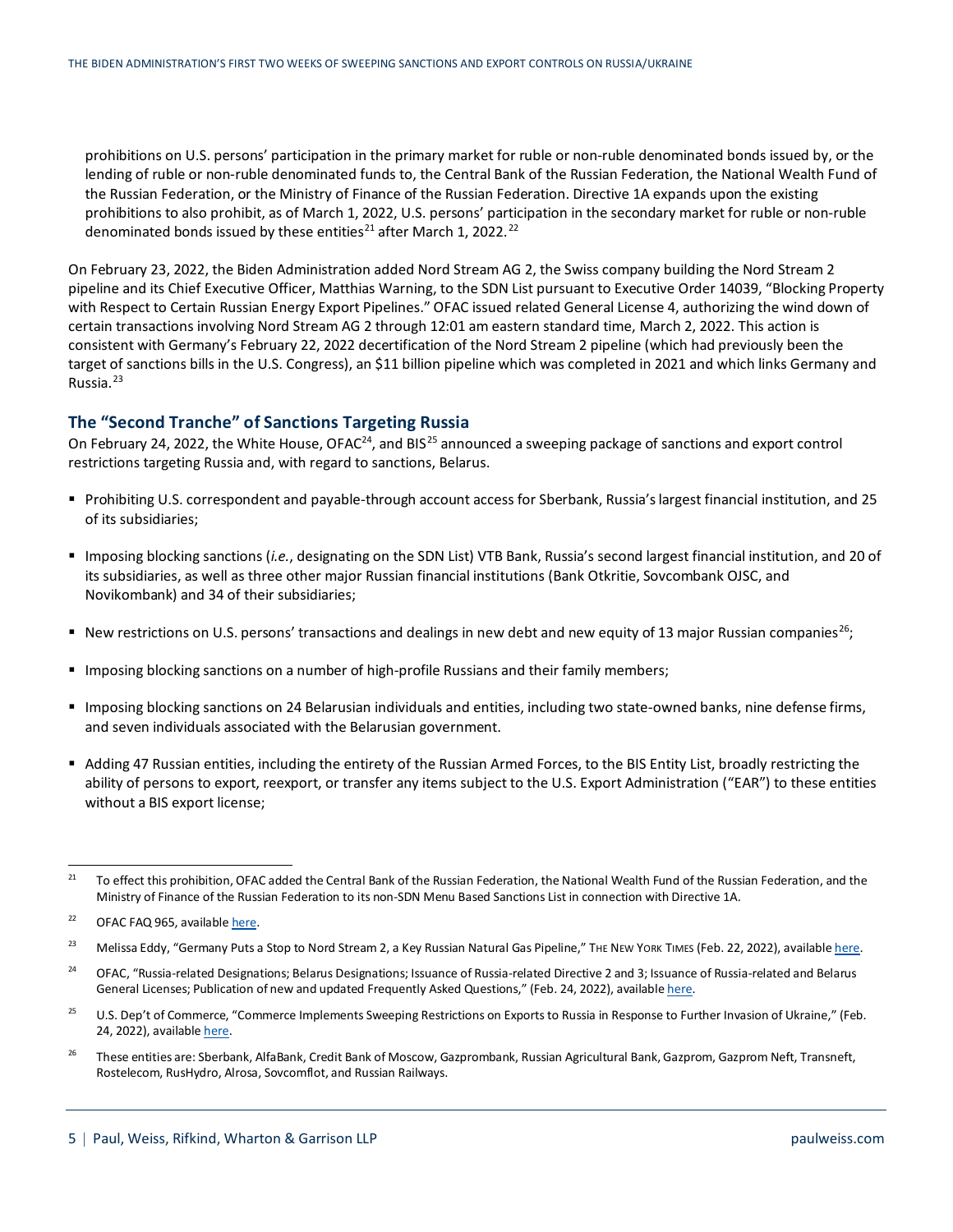Revamping and expanding a number of portions of the EAR to impose a "Russia-wide denial of exports of sensitive technology, primarily targeting the Russian defense, aviation, and maritime sectors."

In the sections below, we discuss these actions in greater detail.

#### **Russia Sanctions**

OFAC announced a range of actions as a part of the February 24, 2022 sanctions package targeting Russia. These included the second-ever<sup>27</sup> use of the Correspondent and Payable-Through Account ("CAPTA") sanctions program to target Sberbank, Russia's largest financial institution, and the designation of four of Russia's largest financial institutions to the SDN List.

#### CAPTA Sanctions Targeting Sberbank

OFAC issued Directive 2 under EO 14024 ("EO 14024 Directive 2") targeting Sberbank and 25 of its subsidiaries.<sup>[28](#page-5-1)</sup> This directive prohibits U.S. financial institutions from (i) opening or maintaining a correspondent account or payable-through account for or on behalf of any Sberbank entity identified in EO 14024 Directive 2 and (ii) processing transactions involving the Sberbank entities identified in EO 14024 Directive 2. EO 14024 Directive 2 takes effect at 12:01 am eastern daylight time on March 26, 2022. OFAC noted in an FAQ that EO 14024 Directive 2 also applies to any entity owned 50 percent or more by Sberbank.<sup>[29](#page-5-2)</sup>

The CAPTA sanctions targeting Sberbank effectively prohibit its ability to deal in U.S. dollar denominated transactions; however, the CAPTA sanctions are not blocking sanctions and therefore the funds Sberbank may currently have in such U.S. financial institution correspondent or payable-through accounts will not be subject to blocking. OFAC also issued an FAQ clarifying that the CAPTA sanctions apply to U.S. financial institutions (including their non-U.S. branches) with respect to any currency, meaning that, for example, a non-U.S. branch of a U.S. financial institution is prohibited from opening or maintaining a correspondent account on behalf of an entity targeted by EO 14024 Directive 2 even if that account is denominated in a currency other than U.S. dollars, such as euros.<sup>[30](#page-5-3)</sup>

Additional non-U.S. financial institutions may be sanctioned by OFAC pursuant to EO 14024 Directive 2 in the future. In that instance, the directive's prohibitions will apply to those entities 30 days after the date OFAC makes such a determination.

#### Blocking Sanctions on Four Major Russian Financial Institutions

Pursuant to EO 14024, OFAC designated VTB Bank, Russia's second-largest bank, which, according to OFAC, holds nearly 20 percent of banking assets in Russia, on the SDN List. As a result, virtually all U.S.-nexus dealings with VTB Bank are prohibited and U.S. persons in possession of the property or interests in property of VTB Bank must block any such property in their possession. OFAC noted that VTB Bank is one of the largest financial institutions that has ever been added to the SDN List. OFAC also added 20 VTB Bank subsidiaries to the SDN List.

Pursuant to EO 14024, OFAC also added three other major Russian financial institutions (Bank Otkritie, Sovcombank OJSC, and Novikombank) and a combined total of 34 of their subsidiaries to the SDN List. Novikombank had previously been subject to certain debt-related sanctions restrictions pursuant to Directive 3 of OFAC's sectoral sanctions program. OFAC noted that Novikombank's parent company, Rostec, remains subject to the debt-related sanctions of Directive 3 of the sectoral sanctions program.

<span id="page-5-0"></span><sup>&</sup>lt;sup>27</sup> Previously the CAPTA sanctions had only been used to target the Bank of Kunlun and a number of its associated entities.

<span id="page-5-1"></span><sup>&</sup>lt;sup>28</sup> OFAC, "Directive 2 Under Executive Order 14024" (Feb. 24, 2022), availabl[e here.](https://home.treasury.gov/system/files/126/correspondent_accounts_directive_2.pdf)

<span id="page-5-2"></span><sup>&</sup>lt;sup>29</sup> OFAC, "Frequently Asked Question 969," (Feb. 24, 2022), availabl[e here.](https://home.treasury.gov/policy-issues/financial-sanctions/faq/added/2022-02-24)

<span id="page-5-3"></span><sup>&</sup>lt;sup>30</sup> OFAC, "Frequently Asked Question 971," (Feb. 24, 2022), availabl[e here.](https://home.treasury.gov/policy-issues/financial-sanctions/faq/added/2022-02-24)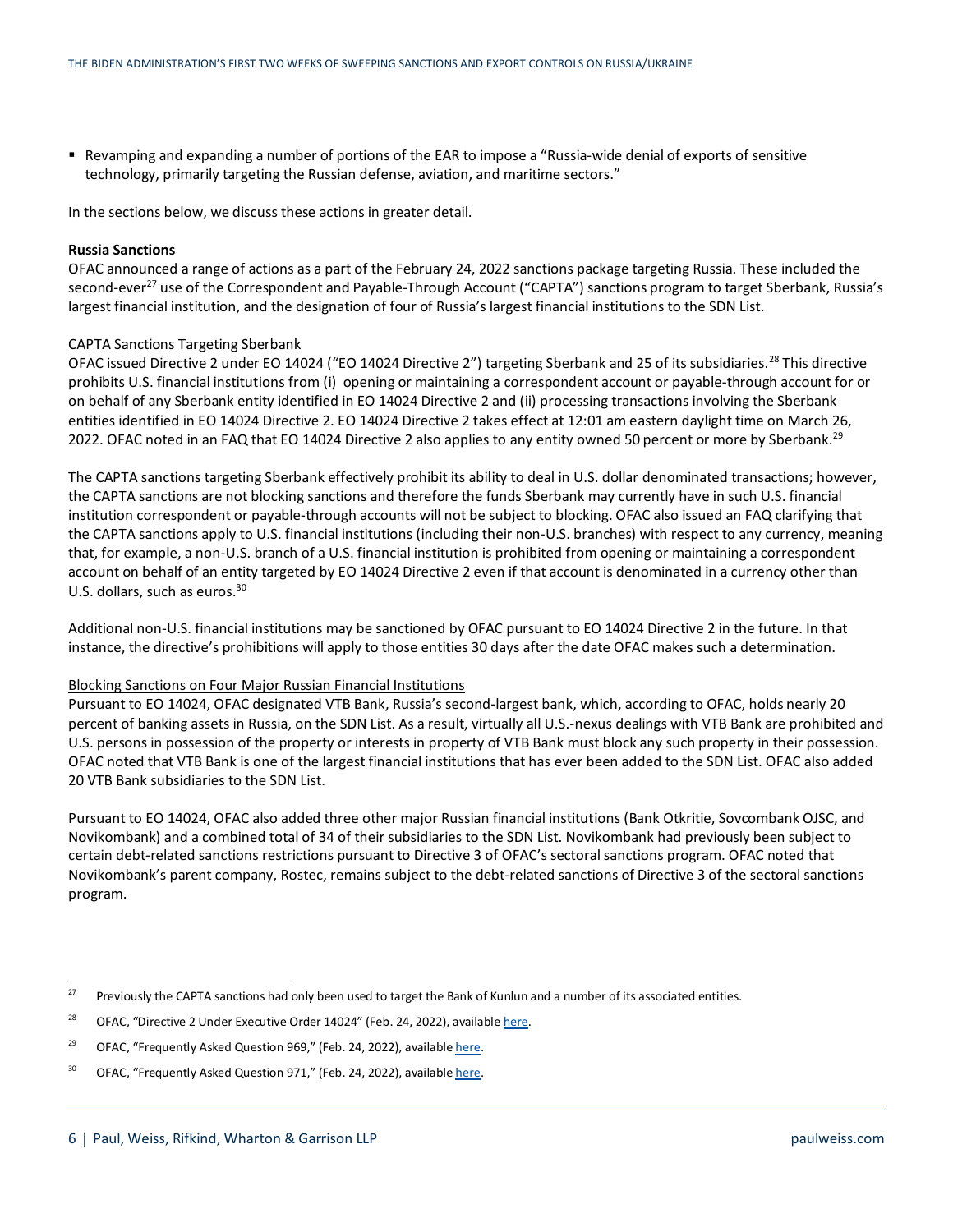Under OFAC's 50 percent rule, any other entities owned 50 percent or more by VTB Bank, Bank Otkritie, Sovcombank OJSC, and Novikombank are also subject to the same blocking sanctions, even if not identified on the SDN List by OFAC.

OFAC also issued General License 11, which permits transactions involving VTB Bank, Bank Otkritie, and Sovcombank OJSC, that are "ordinarily incident and necessary to the wind down of transactions" involving these entities until 12:01 am eastern daylight time on March 26, 2022.<sup>31</sup> While this limitation is not included in General License 11 itself, OFAC noted in an FAQ that "wind down" activities do not include "the continued processing of funds transfers, securities trades, or other transactions involving a blocked person that were part of ongoing business activities prior to the imposition of sanctions, unless separately authorized."[32](#page-6-1)

#### Restrictions on U.S. Persons' Dealings in the New Debt or New Equity of 13 Major Russian Companies

OFAC issued Directive 3 under EO 14024 ("EO 14024 Directive 3").<sup>33</sup> This directive prohibits U.S. persons from engaging in any transactions or dealings in new debt of longer than 14 days maturity or new equity of the 13 Russian companies identified in EO 14024 Directive 3, where such new debt or new equity is issued on or after 12:01 am eastern daylight time on March 26, 2022. These 13 identified Russian companies are: Sberbank, AlfaBank, Credit Bank of Moscow, Gazprombank, Russian Agricultural Bank, Gazprom, Gazprom Neft, Transneft, Rostelecom, RusHydro, Alrosa, Sovcomflot, and Russian Railways.<sup>[34](#page-6-3)</sup> Similar to EO 14024 Directive 2, EO 14024 Directive 3 maintains a mechanism under which if OFAC identifies additional companies as being the target of EO 14024 Directive 3, the prohibitions of EO 14024 Directive 3 will take effect at 12:01 am eastern standard time on the date that is 30 days after the date of OFAC's identification.

In an FAQ, OFAC clarified that for purposes of EO 14024 Directive 3: (i) the term "debt" includes "bonds, loans, extensions of credit, loan guarantees, letters of credit, drafts, bankers acceptances, discount notes or bills, or commercial paper," and (ii) "equity" includes "stocks, share issuances, depositary receipts, or any other evidence of title or ownership."[35](#page-6-4) In a separate FAQ, OFAC confirmed that its 50 percent rule applies to the entities targeted by EO 14024 Directive 3 and therefore U.S. persons are also prohibited from dealing in the new debt of longer than 14 days maturity or new equity of any entity that is owned 50 percent or more by any entity identified in EO 14024 Directive 3.<sup>[36](#page-6-5)</sup>

#### Additional High-Profile Russians Added to SDN List

Pursuant to EO 14024, OFAC also designated several high-profile Russians who OFAC determined to be close to President Putin or senior financial institution executives in Russia. As a result, virtually all U.S.-nexus transactions involving these persons are prohibited and U.S. persons are required to block any property or interests in property of these persons in their possession.

OFAC Guidance Regarding Risks of Non-U.S. Persons Being Sanctioned for Engaging in Activities with Newly Sanctioned Persons OFAC issued an FAQ that discussed the risk of a non-U.S. person being sanctioned by OFAC for engaging in activities with persons sanctioned pursuant to EO 14024.<sup>[37](#page-6-6)</sup> OFAC noted that it evaluates a range of factors when developing sanctions targets, consistent with foreign policy and national security goals. OFAC stated that non-U.S. persons who engaged in activities with persons that are the target of blocking sanctions imposed under EO 14024 "may be exposed to sanctions risk" in relation to such activities. OFAC specifically referred to the basis for designation in EO 14024 for persons who have "materially assisted,

- <span id="page-6-3"></span><sup>34</sup> OFAC noted that six of these entities were also targeted by directives of OFAC's sectoral sanctions program.
- <span id="page-6-4"></span><sup>35</sup> OFAC, "Frequently Asked Question 986," (Feb. 24, 2022), availabl[e here.](https://home.treasury.gov/policy-issues/financial-sanctions/faq/added/2022-02-24)
- <span id="page-6-5"></span><sup>36</sup> OFAC, "Frequently Asked Question 985," (Feb. 24, 2022), availabl[e here.](https://home.treasury.gov/policy-issues/financial-sanctions/faq/added/2022-02-24)
- <span id="page-6-6"></span><sup>37</sup> OFAC, "Frequently Asked Question 980," (Feb. 24, 2022), availabl[e here.](https://home.treasury.gov/policy-issues/financial-sanctions/faq/added/2022-02-24)

<span id="page-6-0"></span><sup>&</sup>lt;sup>31</sup> OFAC, "General License 11," (Feb. 24, 2022), availabl[e here.](https://home.treasury.gov/system/files/126/russia_gl11.pdf) General Licenses 3 and 11 do not apply to Promsvyazbank Public Joint Stock Company or Joint Stock Commercial Bank Novikombank.

<span id="page-6-1"></span><sup>&</sup>lt;sup>32</sup> OFAC, "Frequently Asked Question 975," (Feb. 24, 2022), availabl[e here.](https://home.treasury.gov/policy-issues/financial-sanctions/faq/added/2022-02-24)

<span id="page-6-2"></span><sup>33</sup> OFAC, "Directive 3 Under Executive Order 14024," (Feb. 24, 2022), availabl[e here](https://home.treasury.gov/system/files/126/new_debt_and_equity_directive_3.pdf)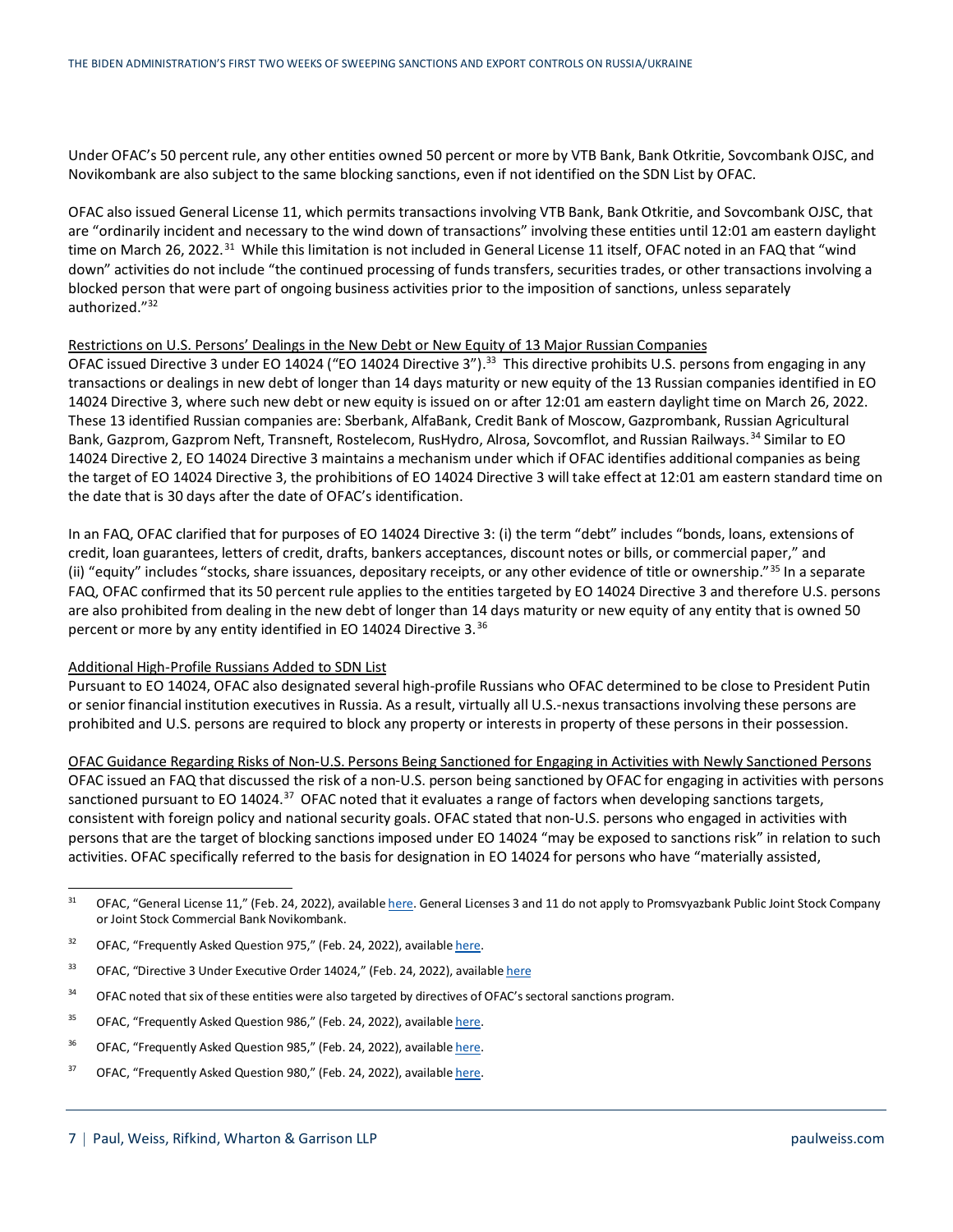sponsored, or provided financial, material, or technological support for, or goods and services in support of, certain activities" involving persons blocked pursuant to EO 14024.

However, with regard to persons targeted for less broad sanctions under the directives of EO 14024, OFAC noted that non-U.S. persons "generally do not risk exposure to U.S. blocking sanctions under [EO 14024] for engaging in transactions with persons subject to the prohibitions of the directives" of EO 14024. OFAC also clarified that it will not view "efforts by non-U.S. persons to comply with U.S. sanctions by replacing sanctioned suppliers or service providers (including financial institutions) with nonsanctioned persons" as attempts to evade or avoid U.S. sanctions.

#### Additional General Licenses

OFAC also issued several additional general licenses regarding the sanctions imposed pursuant to EO 14024, some of which have been discussed in the sections above. We summarize some of the more notable general licenses below:

- *General License 8A* Permits transactions that would otherwise be prohibited by EO 14024 with (i) VEB, (ii) Otkritie, (iii) Sovcombank, (iv) Sberbank, (v) VTB Bank, or (vi) any entity owned 50 percent or more by one or more of (i)-(v), so long as the transactions are "related to energy" through 12:01 EDT on June 24, 2022.<sup>[38](#page-7-0)</sup> As defined in the general license and a related FAQ,<sup>[39](#page-7-1)</sup> "related to energy" means "the extraction, production, refinement, liquefaction, gasification, regasification, conversion, enrichment, fabrication, transport, or purchase of petroleum, including crude oil, lease condensates, unfinished oils, natural gas liquids, petroleum products, natural gas, or other products capable of producing energy, such as coal, wood, or agricultural products used to manufacture biofuels, or uranium in any form, as well as the development, production, generation, transmission, or exchange of power, through any means, including nuclear, thermal, and renewable energy sources." Notably the General License does not extend to energy "exploration" and it is unclear whether that omission was intentional. OFAC clarified that General License 8A does not permit the opening or maintaining of a correspondent account or payable through account on behalf of any person that is the target of EO 14024 Directive 2. OFAC guidance also confirms that, absent the involvement of sanctioned parties, the purchase, sale, or transport of Russian-origin oil, gas, or other energyrelated products by U.S. or non-U.S. persons remains permissible.  $^{40}$  $^{40}$  $^{40}$
- *General License 9A* Permits transactions that would otherwise be prohibited by EO 14024 with regard to dealings in the debt or equity of listed entities issued prior to February 24, 2022 ("covered debt or equity"), provided that "any divestment or transfer of, or facilitation of divestment or transfer of such covered debt or equity must be to a non-U.S. person. <sup>[41](#page-7-3)</sup> The entities to which General License 9A applies are: (i) VEB, (ii) Otkritie, (iii) Sovcombank, (iv) Sberbank, (v) VTB Bank, and (vi) any entity owned 50 percent or more by one or more of (i)-(v). The license notes that it also permits all transactions "ordinarily incident and necessary to facilitating, clearing, and settling trades of covered debt or equity." The transactions are permitted by General license 9A, so long as they occur prior to 12:01 eastern daylight time on May 25, 2022. OFAC clarified that General License 9A does not permit the opening or maintaining of a correspondent account or payable through account on behalf of any person that is the target of EO 14024 Directive 2.
- *General License 10A* Permits all transactions that would otherwise be prohibited by EO 14024 that are ordinarily incident and necessary to the wind down of derivative contracts entered into before 4:00pm eastern standard time February 24, 2022, that (i) include one of the following entities (the "Covered Entities") as a counterparty or (ii) are linked to debt or equity of a

<span id="page-7-0"></span><sup>&</sup>lt;sup>38</sup> OFAC, "General License 8A," (Feb. 24, 2022), availabl[e here.](https://home.treasury.gov/system/files/126/russia_gl8a_1.pdf) General License 8A also authorizes certain transactions with the Central Bank of Russia, as described further below.

<span id="page-7-1"></span><sup>&</sup>lt;sup>39</sup> OFAC, "Frequently Asked Question 977," (Feb. 24, 2022), availabl[e here.](https://home.treasury.gov/policy-issues/financial-sanctions/faq/added/2022-02-24)

<span id="page-7-2"></span><sup>&</sup>lt;sup>40</sup> OFAC, "Frequently Asked Question 1010," (Mar. 4, 2022), availabl[e here.](https://home.treasury.gov/policy-issues/financial-sanctions/faqs/1010)

<span id="page-7-3"></span><sup>&</sup>lt;sup>41</sup> OFAC, "General License 9A," (Feb. 24, 2022), availabl[e here.](https://home.treasury.gov/system/files/126/russia_gl9a.pdf) General License 9A also authorizes certain transactions with the Central Bank of the Russian Federation, the National Wealth Fund of the Russian Federation, and the Ministry of Finance of the Russian Federation, as described further below.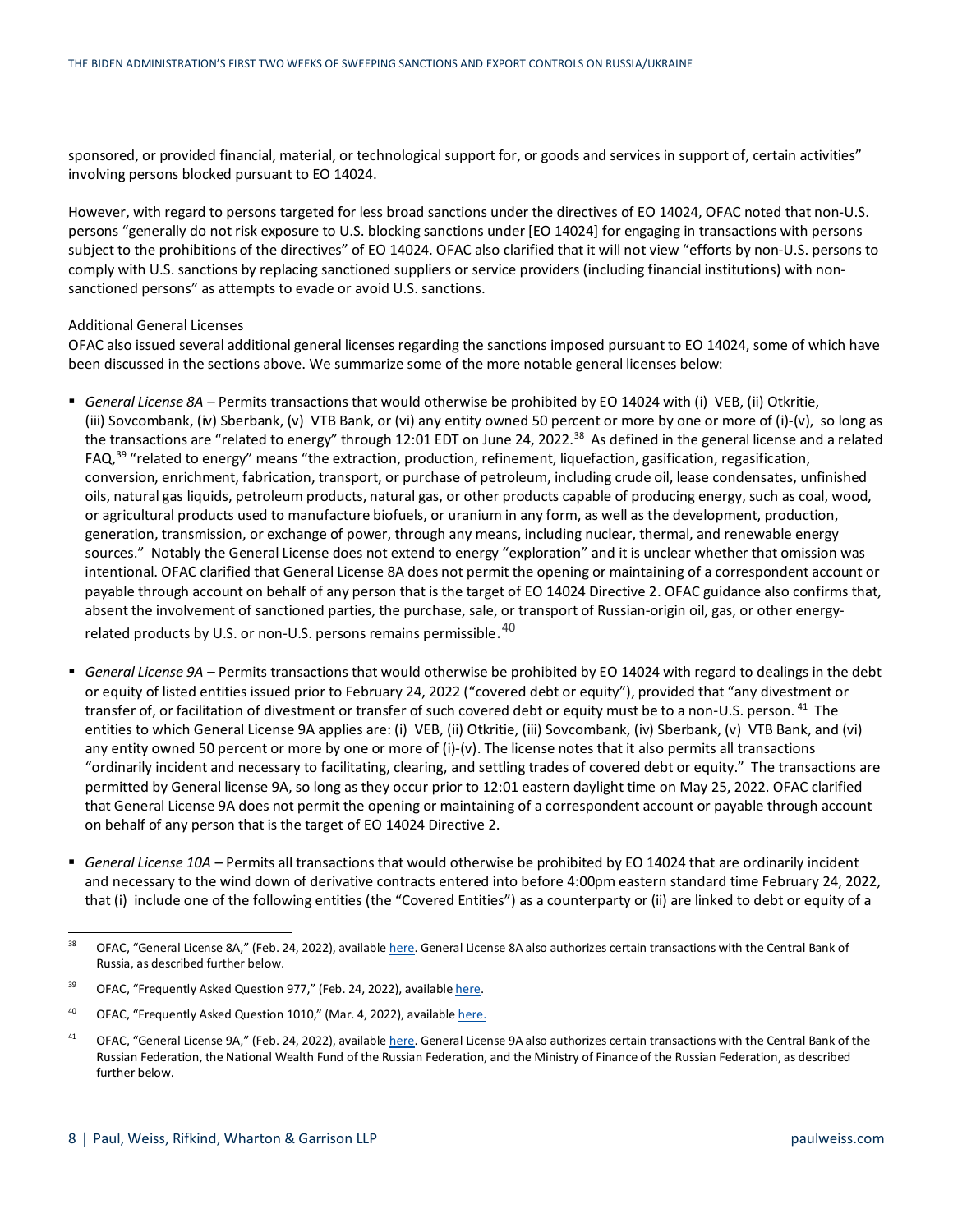Covered Entity, are authorized through 12:01am eastern daylight time on May 25, 2022, provided that any payments to a blocked person are made into a blocked account.<sup>[42](#page-8-0)</sup> The Covered Entities are: (i) VEB, (ii) Otkritie, (iii) Sovcombank, (iv) Sberbank, (v) VTB Bank, or (vi) any entity owned 50 percent or more by one or more of (i)-(v). General License 10 also authorizes debits to accounts on the books of U.S. financial institutions of the Covered Entities to the extent ordinarily incident and necessary to effect these authorized transactions. OFAC clarified that General License 10A does not permit the opening or maintaining of a correspondent account or payable through account on behalf of any person that is the target of EO 14024 Directive 2.

- *General License 12* Permits U.S. persons to reject (instead of blocking) any transaction prohibited by EO 14024 relating to the following blocked persons until 12:01 am eastern daylight time March 26, 2022: (i) Otkritie, (ii) Sovcombank, (iii) VTB Bank, or (iv) any entity owned 50 percent or more by one or more of (i)-(iii).  $43$
- *Various Other General Licenses* OFAC also issued relatively standard general licenses permitting: (i) transactions related to the official business of certain international organizations<sup>44</sup>; (ii) transactions related to the exportation or reexportation of agricultural commodities, medicine, medical devices, replacement parts and components, software updates, or the prevention, diagnosis, or treatment of COVID-19<sup>[45](#page-8-3)</sup>; (iii) overflight payments, emergency landings, and air ambulance services.<sup>46</sup>

#### **Belarus Sanctions**

As a part of Thursday's sweeping sanctions package, OFAC imposed blocking sanctions on 24 Belarusian individuals and entities due to "Belarus's support for, and facilitation of, the invasion [of Ukraine]."<sup>[47](#page-8-5)</sup> These designations onto the SDN List targeted persons active in Belarus's defense and financial sectors, which OFAC noted as sectors where Belarus has especially close ties with Russia. OFAC also described its expectation that the sanctions targeting Russia that were imposed as a part of this package will also have "significant downstream effects" in Belarus due to its close ties with the major Russian financial institutions designated pursuant to the package.

OFAC designated two state-owned banks, Belinvestback and Bank Dabrabyt (and certain of their subsidiaries), which OFAC described as two of the most significant banks in Belarus, pursuant to Executive Order 14038 ("EO 14038"), which authorized sanctions targeting entities that are owned or controlled by, or having acted or purported to act, on behalf of the government of Belarus. OFAC also added 13 individuals and entities in the Belarusian defense sector to the SDN List, pursuant to the separate authority in EO 14038 for OFAC to designated entities that are operating or have operated in the defense and related materiel and transportation sectors of the economy of Belarus. OFAC also added three Belarus government officials, including the Belarusian Minister of Defense, to the SDN List.

- <span id="page-8-3"></span><sup>45</sup> OFAC, "General License 6," (Feb. 24, 2022), availabl[e here.](https://home.treasury.gov/system/files/126/russia_gl6.pdf)
- <span id="page-8-4"></span><sup>46</sup> OFAC, "General License 7," (Feb. 24, 2022), availabl[e here.](https://home.treasury.gov/system/files/126/russia_gl7.pdf)
- <span id="page-8-5"></span><sup>47</sup> OFAC, "U.S. Treasury Targets Belarusian Support for Russian Invasion of Ukraine," (Feb. 24, 2022), availabl[e here.](https://home.treasury.gov/news/press-releases/jy0607)

<span id="page-8-0"></span><sup>&</sup>lt;sup>42</sup> OFAC, "General License 10A," (Feb. 24, 2022), availabl[e here.](https://home.treasury.gov/system/files/126/russia_gl10a.pdf) General License 10A also authorizes certain transactions with the Central Bank of the Russian Federation, the National Wealth Fund of the Russian Federation, and the Ministry of Finance of the Russian Federation, as described further below.

<span id="page-8-1"></span><sup>&</sup>lt;sup>43</sup> OFAC, "General License 12," (Feb. 24, 2022), availabl[e here.](https://home.treasury.gov/system/files/126/russia_gl12.pdf)

<span id="page-8-2"></span><sup>44</sup> OFAC, "General License 5," (Feb. 24, 2022), availabl[e here.](https://home.treasury.gov/system/files/126/russia_gl5.pdf) Note that EO 14024 section 9 exempts transactions that are for the conduct of the official business of the United Nations (including its specialized agencies, programs, funds, and related organizations) by employees, grantees, or contractors thereof.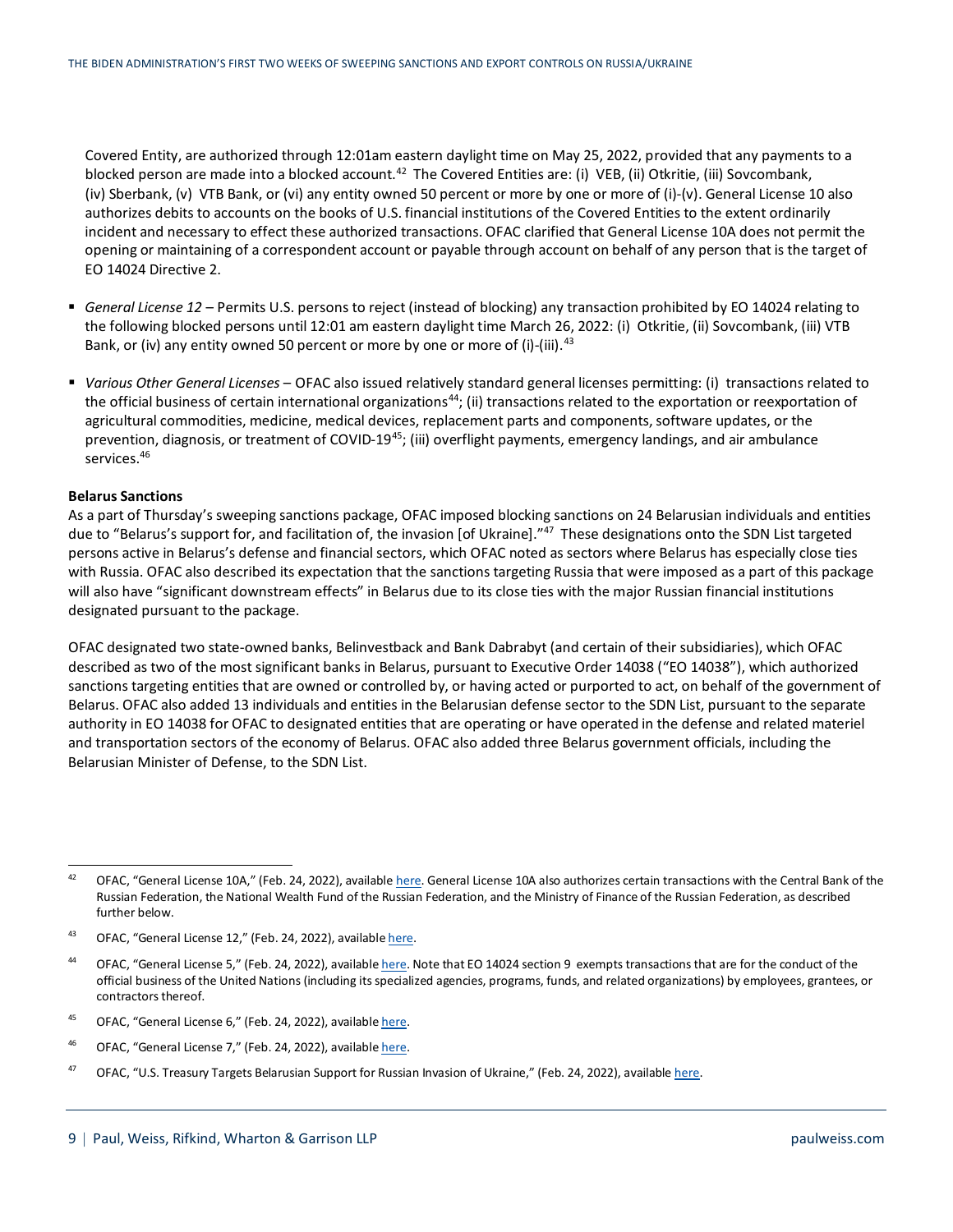#### **Export Control Actions**

BIS announced a number of actions, which were implemented through changes to the EAR via a final rule effective February 24, 2022,<sup>[48](#page-9-0)</sup> to tighten U.S. export control restrictions for exports, reexports, and transfers ("exports") of items subject to the EAR to Russia.[49](#page-9-1) These new measures targeting Russia include:

- New export license requirements for a wide variety of U.S.-origin items listed on the Commerce Control List ("CCL"), including a license requirement for the export of any items specified in an export control classification number ("ECCN") in categories 3, 4, 5, 6, 7, 8, or 9 of the CCL;
- Adding two new "foreign direct product" rules specific to Russia and Russian "military end users;"
- Imposing a broad license review policy of denial with respect to applications for licenses pursuant to these newly implemented rules;
- A significant restriction on the use of EAR license exceptions with respect to Russia;
- Expanding export controls for Russian "military end use" or "military end user" exports to cover all items subject to the EAR (other than certain exceptions for food and medicine for such entities that are not Russian government entities);
- Transferring 45 Russian entities, including the entire Russian Armed Forces, from the Military End-User List (and adding two previously unlisted new entities) to the Entity List, which will broadly prohibit the ability of these listed entities to receive any items that are subject to the EAR; and
- Making corresponding changes to the EAR to effect the comprehensive embargo targeting the DNR and LNR regions.

A detailed discussion of all of the changes BIS has made to the EAR via this new rule is beyond the scope of this alert; however, the combined effect of these changes will make Russia a significantly restricted destination for most ECCNs. For ECCNs of higher control, particularly those with potential end uses in the defense, aviation, and maritime sectors of the Russian economy or those which relate to semiconductors or encryption security, the rule effectively makes Russia a prohibited destination. Notably, under the two new "foreign direct product" rules (and the EAR's preexisting *de minimis* rule<sup>[50](#page-9-2)</sup>) a range of specified items created outside of the United States that are produced by a plant or a "major component" of a plant that is the "direct product" of U.S. origin technology and software are also subject to significant export control restrictions "when it is known that the foreignproduced item is destined to Russia" or will be used in a part or component produced in or destined to Russia.

<span id="page-9-0"></span><sup>&</sup>lt;sup>48</sup> There is a savings clause in the rule with regard to (i) the new license requirements imposed under § 748.8 of the EAR with regard to (a) new license requirements for items in categories 3, 4, 5, 6, 7, 8, or 9 of the CCL and (b) the two new "foreign direct product" rules that apply to Russia; and (ii) items removed from eligibility for an EAR license exception that "were en route aboard a carrier to a port of export, reexport, or transfer (in-country), on March 26, 2022" can continue to their destination/end user. For all other changes in the rule, the savings clause only covers those that were en route on the date the rule was filed for public inspection, *i.e.*, February 24, 2022.

<span id="page-9-1"></span><sup>49</sup> U.S. Dep't of Commerce, "Commerce Implements Sweeping Restrictions on Exports to Russia in Response to Further Invasion of Ukraine," (Feb. 24, 2022), availabl[e here;](https://www.commerce.gov/news/press-releases/2022/02/commerce-implements-sweeping-restrictions-exports-russia-response) Commerce Dep't, "Implementation of Sanctions Against Russia Under the Export Administration Regulations (Feb. 24, 2022), availabl[e here.](https://public-inspection.federalregister.gov/2022-04300.pdf)

<span id="page-9-2"></span><sup>50</sup> The EAR's *de minimis*rule states that items created outside of the United States which contain more than a *de minimis* amount of controlled U.S. origin content are subject to the EAR. The threshold of what is a "*de minimis*" amount of content varies depending on the level of control of such content and, in some cases, the destination country or end user.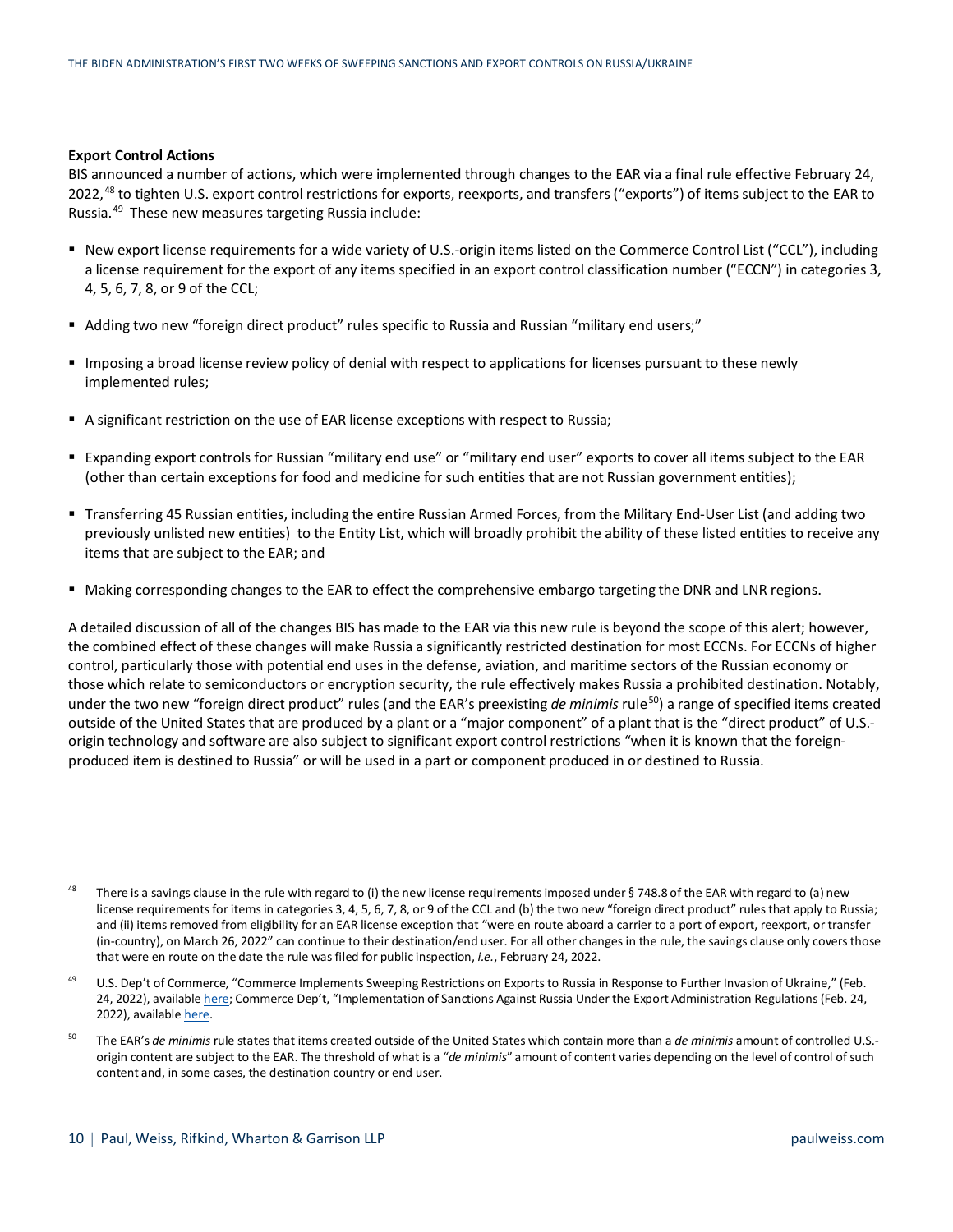#### **Additional Sanctions and Export Controls Imposed Between February 28 and March 6, 2022**

In the second week, the U.S. government continued to impose a number of strong sanctions and export control measures, which are summarized below.

#### **Directive 4 Targeting the Russian Central Bank, the National Wealth Fund of Russia, and the Ministry of Finance of Russia**

On February 28, 2022, the United States issued Directive 4 under EO 14024, which prohibits any U.S.-nexus transaction, direct or indirect,<sup>[51](#page-10-0)</sup> involving the Central Bank of Russia, the National Wealth Fund of Russia (Russia's sovereign wealth fund), or Russia's Ministry of Finance, "including any transfer of assets to such entities or any foreign exchange transaction for or on behalf of such entities."<sup>52</sup> Notably, Directive 4 does not extend to entities majority owned by the Directive 4 entities. As the Directive 4 entities are not blocked, U.S. persons must reject (not freeze) any transaction involving a Directive 4 entity, absent authorization from OFAC. This action was part of an unprecedented coordinated action by the United States, European Commission, France, Germany, Italy, the United Kingdom, and Canada to impose measures to "prevent the Russian Central Bank from deploying its international reserves in ways that undermine the impact of [these jurisdictions'] sanctions."<sup>53</sup> Other central banks sanctioned by the United States include Iran, Syria, North Korea, and Venezuela.

OFAC further expanded the authorizations in General Licenses 8A (authorizing certain energy-related transactions) to apply to the Central Bank of Russia, and expanded the authorizations in General License 9A, and 10A (authorizing certain debt and equity and derivatives-related transactions, respectively), to apply to the Central Bank of the Russian Federation, the National Wealth Fund of the Russian Federation, and the Ministry of Finance of the Russian Federation, as described further above.

OFAC also issued new General License 13, authorizing certain administrative transactions ordinarily incident and necessary to day-to-day operations in Russia involving these entities through June 24, 2022 at 12:01 am EDT, and General License 14, authorizing certain clearing and settlement transactions with these entities where the Directive 4 entity's sole function in the transaction is to act as an operator of a clearing and settlement system, provided that: (i) there is no transfer of assets to or from any Directive 4 entity, unless separately authorized; and (ii) no Directive 4 entity is either a counterparty or a beneficiary to the transaction, unless separately authorized.[54](#page-10-3)

OFAC issued guidance clarifying that Directive 4 does not prohibit trading in secondary markets for debt or equity of the Directive 4 entities, provided that no such party is a counterparty to such a transaction.<sup>[55](#page-10-4)</sup> However, Directive 1A, described above, continues to prohibit U.S. financial institutions from participation in the secondary market for ruble or non-ruble denominated bonds issued after March 1, 2022 by the Directive 4 entities. General License 9A, also authorizes the receipt of interest, dividend, or maturity payments made in connection with debt or equity of the Directive 4 entities.

#### **Additional SDN List Designations**

On February 28, 2022, OFAC designated and added to the SDN List three entities associated with the Russian Direct Investment Fund (the "RDIF"), including the RDIF itself. As explained by OFAC, "[w]hile officially a sovereign wealth fund, RDIF is widely considered a slush fund for President Vladimir Putin and is emblematic of Russia's broader kleptocracy."[56](#page-10-5) The other two RDIFassociated entities added to the SDN List are (i) Joint Stock Company Management Company of the Russian Direct Investment Fund and (ii) Limited Liability Company RVC Management Company. OFAC also designated the CEO of the RDIF, Kirill Dmitriev.

<span id="page-10-0"></span><sup>&</sup>lt;sup>51</sup> OFAC, "Frequently Asked Question 1002," (Mar. 2, 2022), availabl[e here.](https://home.treasury.gov/policy-issues/financial-sanctions/faqs/1002)

<span id="page-10-1"></span> $52$  OFAC, "Directive 4 Under Executive Order 14024," (Feb. 28, 2022), availabl[e here.](https://home.treasury.gov/system/files/126/eo14024_directive_4_02282022.pdf)

<span id="page-10-2"></span><sup>&</sup>lt;sup>53</sup> White House, "Joint Statement on Further Restrictive Economic Measures," (Feb. 26, 2022), availabl[e here.](https://www.whitehouse.gov/briefing-room/statements-releases/2022/02/26/joint-statement-on-further-restrictive-economic-measures/)

<span id="page-10-3"></span><sup>&</sup>lt;sup>54</sup> OFAC, General License 13 (Mar. 2, 2022), availabl[e here;](https://home.treasury.gov/system/files/126/russia_gl13.pdf) General License 14, (Mar. 2, 2022), availabl[e here.](https://home.treasury.gov/system/files/126/russia_gl14.pdf)

<span id="page-10-4"></span><sup>&</sup>lt;sup>55</sup> OFAC, "Frequently Asked Question 1005," (Mar. 2, 2022), availabl[e here.](https://home.treasury.gov/policy-issues/financial-sanctions/faq/added/2022-03-02)<br><sup>56</sup> U.S. Den't of Treasury, Press Polaces "Treasury Probibits Treasactions un

<span id="page-10-5"></span><sup>56</sup> U.S. Dep't of Treasury, Press Release, "Treasury Prohibits Transactions with Central Bank of Russia and Imposes Sanctions on Key Sources of Russia's Wealth," (Feb. 28, 2022), availabl[e here.](https://home.treasury.gov/news/press-releases/jy0612)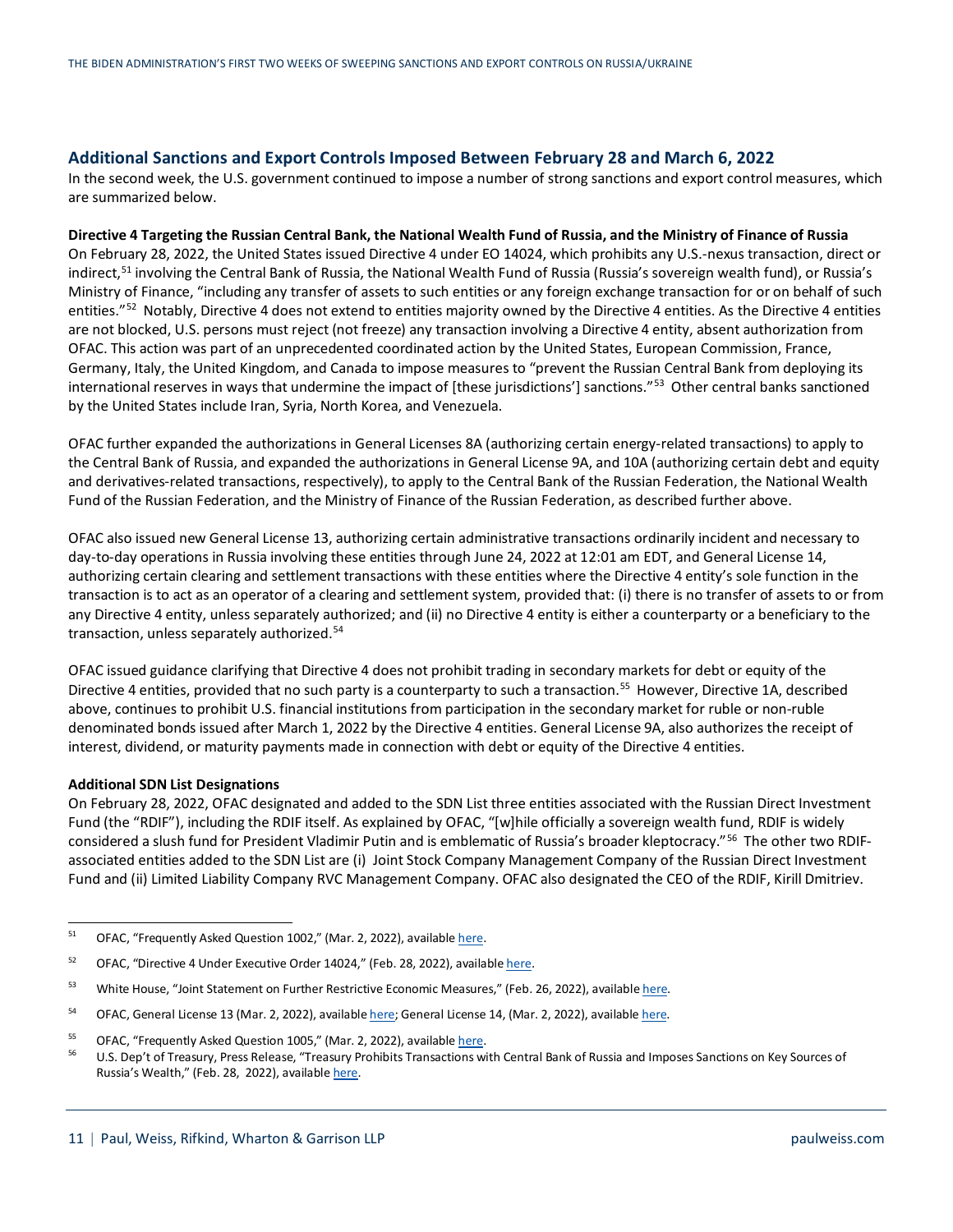On March 3, 2022 OFAC designated and added to the SDN List three Russian elites or "oligarchs", two of their spouses, three of their adult children, six of their companies, one of Russia's largest privately-owned aircraft, and one of the world's largest superyachts.<sup>[57](#page-11-0)</sup> The three oligarchs include Alisher Burhanovich Usmanov, who OFAC described as one of Russia's wealthiest billionaires with vast holdings across multiple sectors of Russia as well as internationally, and as allegedly having financial ties to President Putin. OFAC also designated Usmanov's superyacht, estimated to be worth between \$600 and 735 million, and private jet. Concurrent with this designation, OFAC issued General License 15, authorizing all transactions and unblocking all property of any entity owned 50 percent or more, directly or indirectly, by Usmanov, that does not appear on OFAC's SDN List.<sup>58</sup> OFAC also designated Nikolay Petrovich Tokarev, a long-time associate of President Putin who served with Putin in the Soviet Union's Committee for State Security ("KGB"), and Yevgeniy Prigozhin , the Russian financier of the Internet Research Agency (IRA). Prigozhin was previously designated pursuant to multiple sanctions authorities for facilitating attempts to interfere in U.S. elections and supporting the Government of Russia.

OFAC also designated and added to the SDN List 26 Russia- and Ukraine-based individuals and seven Russian entities in connection with Russia's efforts to promulgate disinformation and influence perceptions regarding the events in Ukraine. The Department of State also designated under EO 14204 ,and OFAC added to the SDN List, 22 defense-related firms, including entities that develop and produce fighter aircraft, infantry fighting vehicles, electronic warfare systems, missiles, and unmanned aerial vehicles for Russia's military.

#### **BIS Actions Targeting Belarus**

On March 2, 2022, BIS issued a rule imposing heightened export controls on exports of U.S.-origin items to Belarus due to the determination that Belarus had engaged in "substantial enabling of the [Russian] invasion [of Ukraine] by supporting the staging of Russian military forces on Belarussian territory and supporting the invasion to proceed from such territory." First, similar to the actions BIS took targeting Russia the week before, this rule imposes a license requirement for any items classified under an ECCN in Categories 3, 4, 5, 6, 7, 8, or 9 of the CCL for export to Belarus. Similar to the heightened export controls imposed targeting Russia, this rule also imposes a policy of denial for export license applications to Belarus and restricts the ability of exporters to rely on several license exceptions in the EAR for exports to Belarus.

This rule also expanded the two new "foreign direct product" rules imposed the week before targeting Russia to also target Belarus. The rule also added two Belarusian entities (JSC Integral and the Ministry of Defense of the Republic of Belarus (including all branches and operating units of the Armed Forces of Belarus wherever located)) to the Entity List. As a result of this addition, these entities will be broadly prohibited from receiving any U.S.-origin items.

#### **Additional BIS Actions Targeting Russia**

On March 3, 2022, BIS issued two rules imposing additional heightened export controls on Russia. The first rule expands existing export control restrictions to cover certain additional items related to (i) deepwater or Arctic offshore exploration for, or production of, oil or gas in Russia or (ii) the refining of oil in Russia. The rule also imposes a policy of denial for license applications related to the export of such items to Russia. Notably the prior export controls targeting these sectors of the Russia economy had prohibited such exports where the exporter had "knowledge" that such items to be exported would be used in these sectors in Russia, however, the new rule does not include a similar knowledge qualification.

The second rule BIS issued on March 3, 2022, adds 91 new entities located in 10 countries to the Entity List. While the majority (81) of these entities are located in Russia, this rule also added entities located in the United Kingdom, Spain, Malta, Kazakhstan,

<span id="page-11-0"></span><sup>57</sup> *See* U.S. Dep't of the Treasury, "Treasury Sanctions Russians Bankrolling Putin and Russia-Backed Influence Actors" (Mar. 3, 2022), availabl[e here.](https://home.treasury.gov/news/press-releases/jy0628)

<span id="page-11-1"></span><sup>&</sup>lt;sup>58</sup> OFAC, General License 15, (March 3, 2022), availabl[e here.](https://home.treasury.gov/system/files/126/russia_gl15.pdf) This license has the effect of suspending the operation of OFAC's 50 Percent Rule for the Usmanov designation. As a result, only entities specifically listed on the SDN List in connection with his designation (e.g., the yacht and the jet) are subject to blocking sanctions.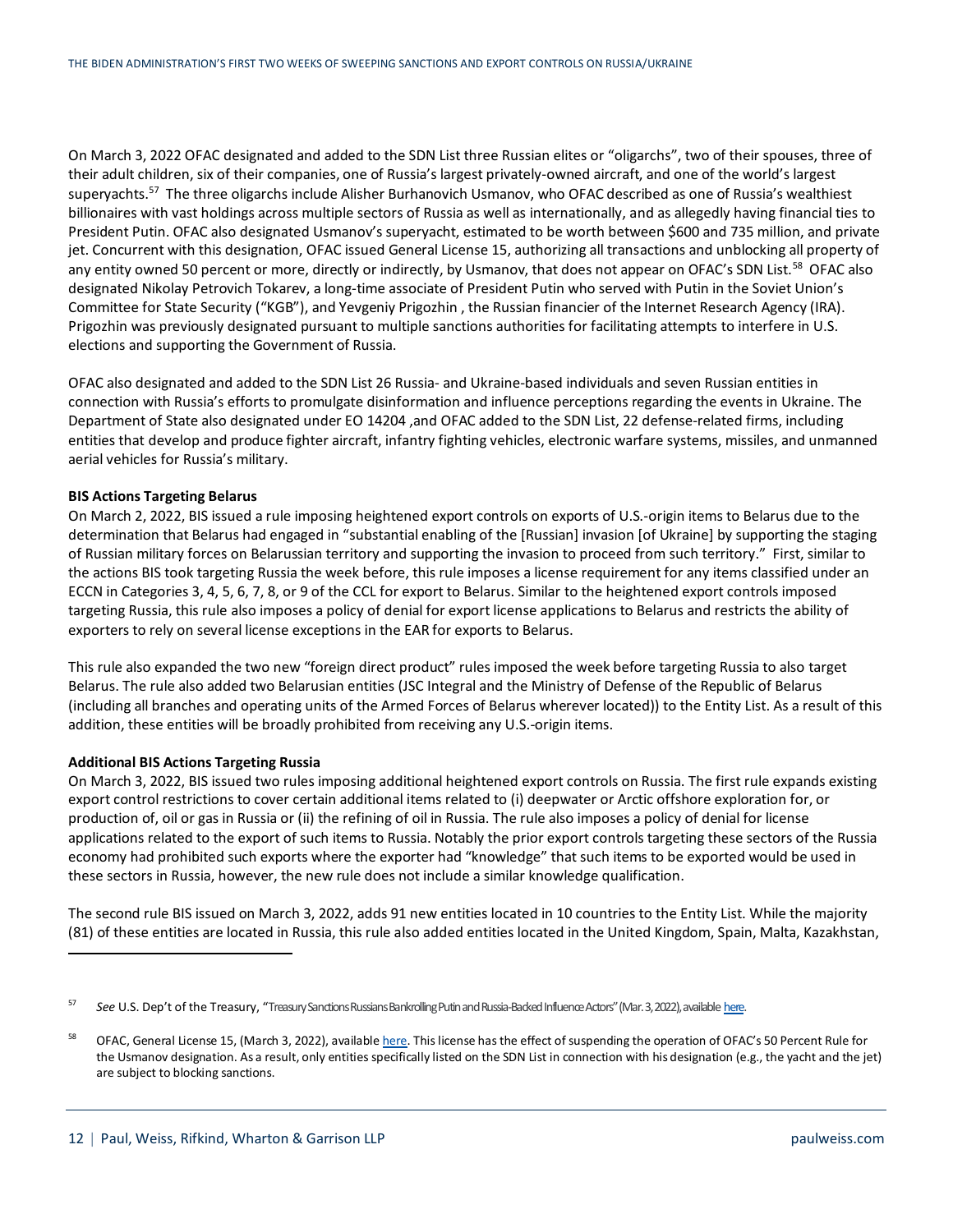Latvia, Belize, Singapore, and Slovakia to the Entity list. BIS stated that these entities were added to the Entity List because they "have been involved in, contributed to, or otherwise supported the Russian security services, military and defense sectors, and military and/or defense research and development efforts." As a result of this action, these 91 entities are broadly prohibited from receiving any U.S.-origin items.<sup>[59](#page-12-0)</sup>

#### **Implications**

Over a two-week period, the U.S. government has imposed a sweeping set of sanctions and export controls, which are unprecedented for an economy of Russia's size and interconnection with the world economy. These measures take a variety of forms and create a complex tapestry, including comprehensive embargoes on certain regions of Ukraine; blocking or other broad sanctions on a number of significant Russian financial institutions, including Russia's Central Bank; narrower, more targeted sanctions on a number of other Russian financial institutions and other companies; blocking sanctions against a number of Russian elites and their family members, including Putin himself; and a variety of new export controls. These measures have also been qualified by a number of wind-down periods and other exceptions, including in many cases exceptions for energy transactions. The U.S. government has frequently taken these measures in parallel with action by U.S. allies.

The sanctions have already caused significant disruption to the Russian financial system and economy, and media reports indicate that a number of U.S. and non-U.S. companies are ceasing or reducing their participation in the Russian economy even beyond what is required by the sanctions. The Biden Administration has continued to consider taking additional sanctions measures, which could potentially include: designating additional major Russian financial institutions and companies as SDNs or removing their ability to have correspondent banking relationships with U.S. banks; designating additional Russian oligarchs as SDNs; and potential expansion of recent sanctions to target aspects of the Russian energy sector (although this is particularly controversial).<sup>[60](#page-12-1)</sup> Additional sanctions are likely, and their nature and cadence will depend on the situation on the ground in Ukraine, which is highly dynamic and challenging to predict.

U.S. and non-U.S. companies with business in or exposure to Russia, Ukraine, and Belarus would be well advised to continue to closely monitor the situation on the ground. Non-U.S. companies should bear in mind that they can violate U.S. sanctions by engaging in U.S.-nexus transactions with sanctioned parties or regions; generally, these can include transactions involving U.S. persons, U.S. dollar or other transactions that transit the U.S. financial system, transactions involving U.S.-based servers or data centers; and transactions involving U.S.-origin items. Additionally, companies should consider the following:

- Companies should review and update their sanctions screening and IP or geolocation blocking procedures to ensure they reflect the new comprehensive sanctions targeting the DNR and LNR regions, similar to the approach taken with respect to the Crimea embargo.
- Sanctions filters should also of course be updated to reflect the newly sanctioned parties and their majority owned subsidiaries. Companies should also appropriately screen for the entities recently added to the BIS Entity List.
- Prior OFAC enforcement actions have shown that OFAC not only expects that companies will screen customers' and counterparties' names against lists of sanctioned persons, including the SDN List, but also that companies will perform screening of other information about customers and counterparties that companies receive during the normal course of their business, including information that would make a company aware of the country or region in which their customer or counterparty is located.<sup>[61](#page-12-2)</sup> As a result, companies should consider adding to their sanctions filters place names (such as cities,

<span id="page-12-0"></span><sup>&</sup>lt;sup>59</sup> These 91 entities were added to the Entity List under a policy of denial, however a handful of these entities are subject to case-by-case license review policy for certain exports involving U.S. government sponsored space programs.

<span id="page-12-1"></span><sup>&</sup>lt;sup>60</sup> Alexandra Alper and Karen Freifeld, "EXCLUSIVE U.S. Plans to Cut Ties with Targeted Russian Banks if Ukraine is Invaded – Sources," REUTERS (Feb. 21, 2022), availabl[e here.](https://www.reuters.com/world/exclusive-us-plans-cut-ties-with-targeted-russian-banks-if-ukraine-is-invaded-2022-02-21/)

<span id="page-12-2"></span><sup>&</sup>lt;sup>61</sup> See Paul, Weiss "OFAC Enforcement Action against U.S. Payments Company Shows the Importance of Robust Sanctioned Person and Location Screening" (Aug. 13, 2021), availabl[e here.](https://www.paulweiss.com/practices/litigation/economic-sanctions-aml/publications/ofac-enforcement-action-against-us-payments-company-shows-the-importance-of-robust-sanctioned-person-and-location-screening?id=40748)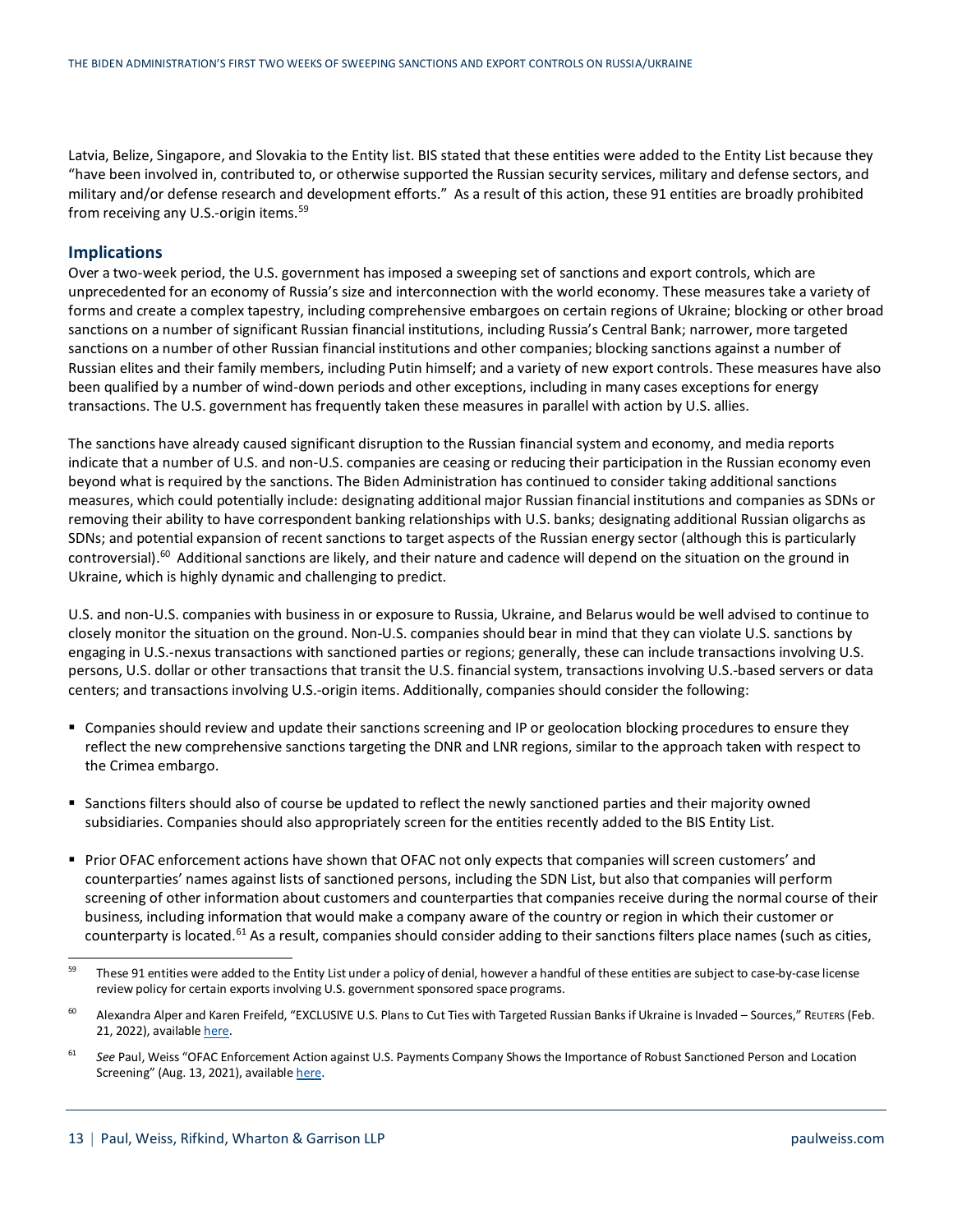regions, ports, airports, and common alternative spellings of the same), as well as postal codes, associated with the DNR and LRN regions.<sup>[62](#page-13-0)</sup>

- As sanctions continue to intensify, companies should evaluate their potential touchpoints to Russia and Ukraine and whether any general licenses allow related business to continue and whether a wind down period applies. OFAC's general licenses should be examined with care to determine if certain transactions are licensed; if so, steps should be taken to adhere to the terms of the applicable general license and maintaining appropriate documentation.
- Following the U.S. government's embargo on Crimea, OFAC issued an advisory warning of practices to evade sanctions. These practices included the partial or complete omission from wire messages of address information of individuals or entitles located in Crimea.<sup>[63](#page-13-1)</sup> Also, trade documentation or agreements may list Crimea-located counterparties as being located in "Russia." Companies should consider this advisory and its recommended actions with reference to the new DNR and LRN region sanctions.
- Non-U.S. companies should consider, even if engaged in only non-U.S.-nexus transactions, whether they may be dealing with companies that are the target of sanctions under the recent tranches of sanctions or otherwise dealing with sensitive sectors of the Russian economy (such as the defense or intelligence sector) that could potentially raise the risk of sanctions being imposed on such non-U.S. companies by the U.S. government or the government(s) of U.S. ally nations. As noted above, OFAC has specifically warned that non-U.S. persons who engaged in activities with persons that are the target of blocking sanctions imposed under EO 14024 "may be exposed to sanctions risk" in relation to such activities. OFAC specifically referred to the basis for designation in EO 14024 for persons who have "materially assisted, sponsored, or provided financial, material, or technological support for, or goods and services in support of, certain activities" involving persons blocked pursuant to EO 14024.
- U.S. and non-U.S. companies selling U.S.-origin products should consider the ECCNs that are applicable to the items (including software and technology) in which they deal and, if they engage in any export, reexports, or transfers to Russia or Belarus (or Russian or Belarussian end users), whether the enhanced controls imposed as a part of these actions by BIS may affect the ability to continue to make such exports.
- Non-U.S. companies in particular, especially those operating in the global tech manufacturing sector, would be well-advised to consider whether any of their products may be within the scope of the new Russia- and Belarus-specific "foreign direct product" rules and therefore subject to export control restrictions with regard to exports, reexports, or transfers of such products to Russia or Belarus (or Russian or Belarussian) end users.
- In light of Directive 4, U.S. and non-U.S. persons should be alert to non-routine foreign exchange transactions that may indirectly involve Directive 4 entities, including transactions that are inconsistent with activity prior to issuance of Directive 4. For example, OFAC notes that "the Central Bank of the Russian Federation may seek to use import or export companies to engage in foreign exchange transactions on its behalf and obfuscate its involvement. U.S. persons should also exercise caution in engaging in foreign exchange transactions on the Moscow Exchange given the current heightened risk that the Central Bank of the Russia Federation could be a counterparty to such transactions."[64](#page-13-2)

<span id="page-13-0"></span><sup>&</sup>lt;sup>62</sup> See OFAC, "OFAC Settles with Amazon.com, Inc. with Respect to Potential Civil Liability for Apparent Violations of Multiple Sanctions Programs," (Jul. 8, 2020), availabl[e here](https://home.treasury.gov/system/files/126/20200708_amazon.pdf) (OFAC faulted a screening filter that did not flag transactions involving, among other things, cities in Crimea or alternate spellings of Crimea such as "Krimea").

<span id="page-13-1"></span><sup>&</sup>lt;sup>63</sup> See OFAC, "Crimea Sanctions Advisory: Obfuscation of Critical Information and Trade Transactions Involving the Crimea Region of Ukraine," (Jul. 31, 2015), availabl[e here.](https://home.treasury.gov/system/files/126/crimea_advisory.pdf)

<span id="page-13-2"></span><sup>&</sup>lt;sup>64</sup> OFAC, "Frequently Asked Question 1002," (Mar. 2, 2022), available [here.](https://home.treasury.gov/policy-issues/financial-sanctions/faqs/1002)